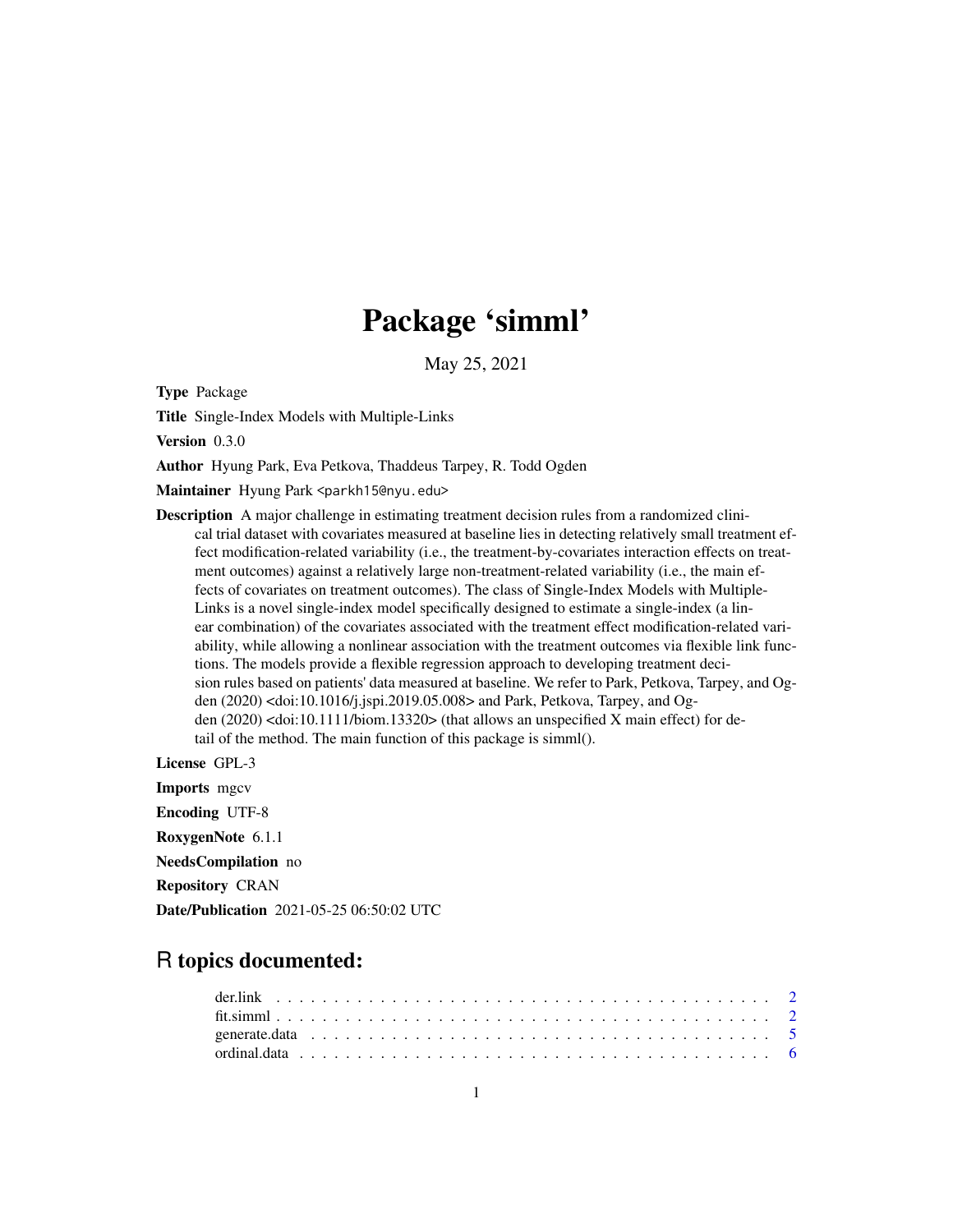#### <span id="page-1-0"></span>2 fit.simml

| Index |  |  |  |  |  |  |  |  |  |  |  |  |  |  |  |  |  |  |  |
|-------|--|--|--|--|--|--|--|--|--|--|--|--|--|--|--|--|--|--|--|

der.link *A subfunction used in estimation*

#### Description

This function computes the 1st derivative of the treatment-specific link function with respect to the single index, using finite difference.

#### Usage

der.link $(g.fit, eps = 10^(-6))$ 

#### Arguments

| g.fit | $a$ mgc $v$ : : gam object                                   |
|-------|--------------------------------------------------------------|
| eps   | a small finite difference used in numerical differentiation. |

#### See Also

fit.simml, simml

fit.simml *Single-index models with multiple-links (workhorse function)*

#### Description

fit.simml is the workhorse function for Single-index models with multiple-links (SIMML). The function estimates a linear combination (a single-index) of covariates X, and models the treatmentspecific outcome y, via treatment-specific nonparametrically-defined link functions.

#### Usage

fit.simml(y, A, X, Xm = NULL, aug = NULL, rho =  $0$ , family = "gaussian",  $R = NULL$ ,  $bs = "ps"$ ,  $k = 8$ ,  $sp = NULL$ , linear.link = FALSE, method = "GCV.Cp", gamma = 1, max.iter = 20, eps.iter = 0.01, trace.iter = TRUE, ind.to.be.positive = NULL,  $scale.isi.01 = FALSE, lambda = 0, pen.order = 0, scale.X = TRUE,$  $center.X = TRUE, ortho. constr = TRUE, beta.ini = NULL,$ si.main.effect = FALSE, random.effect = FALSE, z = NULL, plots = FALSE)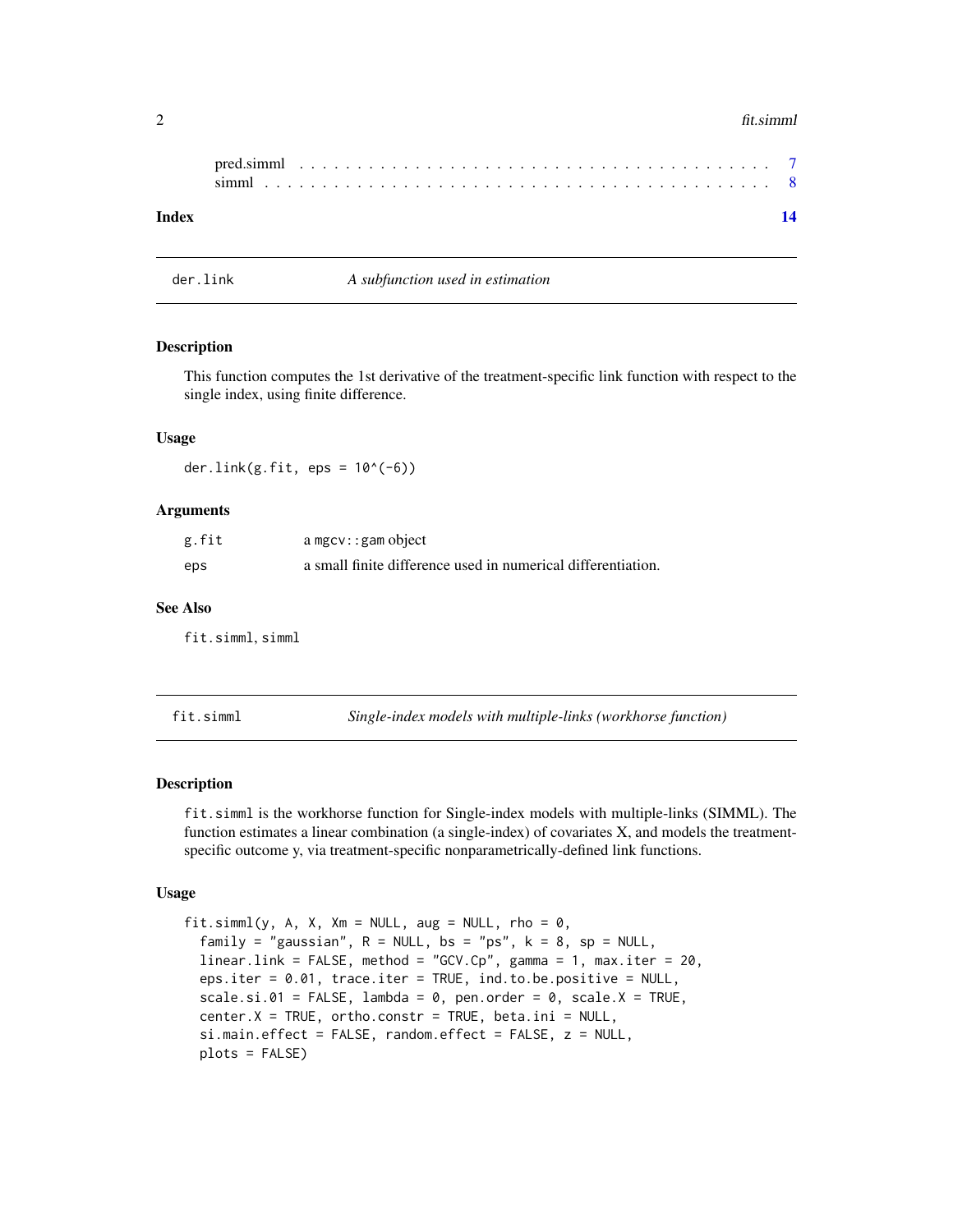#### fit.simml 3

### Arguments

| у                  | a n-by-1 vector of treatment outcomes; y is a member of the exponential family;<br>any distribution supported by mgcv:: gam; y can also be an ordinal categorial<br>response with R categories taking a value from 1 to R.                                                                                                     |
|--------------------|--------------------------------------------------------------------------------------------------------------------------------------------------------------------------------------------------------------------------------------------------------------------------------------------------------------------------------|
| A                  | a n-by-1 vector of treatment variable; each element is assumed to take a value<br>on a continuum.                                                                                                                                                                                                                              |
| Χ                  | a n-by-p matrix of baseline covarates.                                                                                                                                                                                                                                                                                         |
| Хm                 | a n-by-q design matrix associated with an X main effect model; the defult is<br>NULL and it is taken as a vector of zeros                                                                                                                                                                                                      |
| aug                | a n-by-1 additional augmentation vector associated with the X main effect; the<br>default is NULL and it is taken as a vector of zeros                                                                                                                                                                                         |
| rho                | a tuning parameter associated with the additional augmentation vector aug; the<br>default is 0.                                                                                                                                                                                                                                |
| family             | specifies the distribution of y; e.g., "gaussian", "binomial", "poisson"; can be any<br>family supported by mgcv:: gam; can also be "ordinal", for an ordinal categorical<br>response y.                                                                                                                                       |
| R                  | the number of response categories for the case of family = "ordinal".                                                                                                                                                                                                                                                          |
| bs                 | basis type for the treatment (A) and single-index domains, respectively; the de-<br>fult is "ps" (p-splines); any basis supported by mgcv:: gam can be used, e.g., "cr"<br>(cubic regression splines); see $mgcv$ : : s for detail.                                                                                            |
| k                  | basis dimension for the treatment (A) and single-index domains, respectively.                                                                                                                                                                                                                                                  |
| sp                 | smoothing paramter for the treatment-specific link functions; if NULL, then esti-<br>mated from the data.                                                                                                                                                                                                                      |
| linear.link        | if TRUE, the link function is restricted to be linear.                                                                                                                                                                                                                                                                         |
| method             | the smoothing parameter estimation method; "GCV.Cp" to use GCV for un-<br>known scale parameter and Mallows' Cp/UBRE/AIC for known scale; any method<br>supported by mgcv: : gam can be used.                                                                                                                                  |
| gamma              | increase this beyond 1 to produce smoother models. gamma multiplies the effec-<br>tive degrees of freedom in the GCV or UBRE/AIC (see mgcv::gam for detail);<br>the default is 1.                                                                                                                                              |
| max.iter           | an integer specifying the maximum number of iterations for beta.coef update.                                                                                                                                                                                                                                                   |
| eps.iter           | a value specifying the convergence criterion of algorithm.                                                                                                                                                                                                                                                                     |
| trace.iter         | if TRUE, trace the estimation process and print the differences in beta.coef.                                                                                                                                                                                                                                                  |
| ind.to.be.positive |                                                                                                                                                                                                                                                                                                                                |
|                    | for identifiability of the solution beta.coef, the user can restrict the jth (e.g.,<br>j=1) component of beta. coef to be positive; by default, we match the "overall"<br>sign of beta.coef with that of the linear estimate (i.e., the initial estimate), by<br>restricting the inner product between the two to be positive. |
| scale.si.01        | if TRUE, re-scale the index coefficients to restrict the index to the interval $[0,1]$ ;<br>in such a case, an intercept term is induced.                                                                                                                                                                                      |
| lambda             | a regularization parameter associated with the penalized LS for beta.coef up-<br>date.                                                                                                                                                                                                                                         |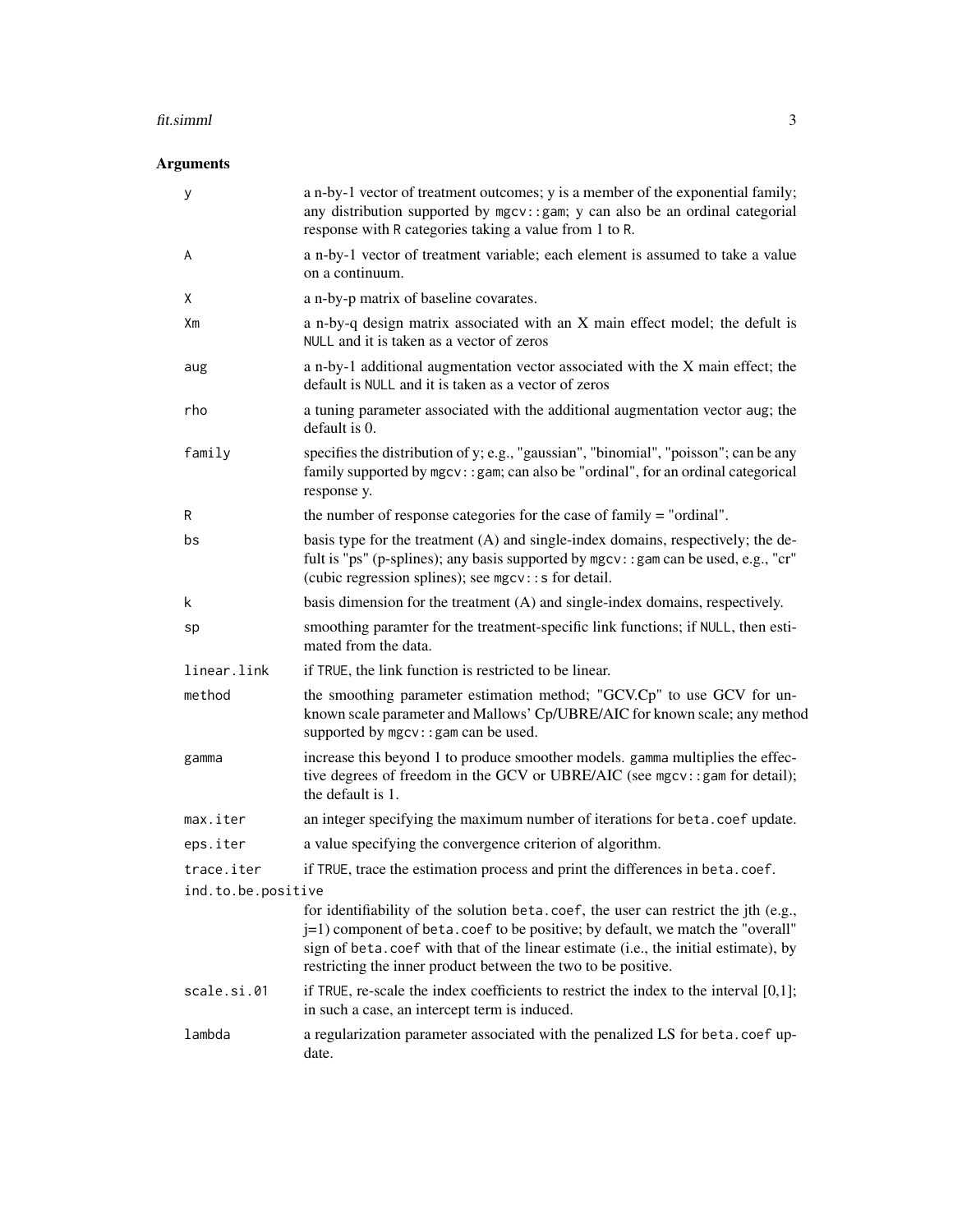| pen.order     | 0 indicates the ridge penalty; 1 indicates the 1st difference penalty; 2 indicates<br>the 2nd difference penalty, used in a penalized least squares (LS) estimation of<br>beta.coef.                               |
|---------------|--------------------------------------------------------------------------------------------------------------------------------------------------------------------------------------------------------------------|
| scale.X       | if TRUE, scale X to have unit variance.                                                                                                                                                                            |
| center.X      | if TRUE, center X to have zero mean.                                                                                                                                                                               |
| ortho.constr  | separates the interaction effects from the main effect (without this, the interac-<br>tion effect can be confounded by the main effect; the default is TRUE.                                                       |
| beta.ini      | an initial value for beta.coef; a p-by-1 vector; the defult is NULL, in which case<br>a linear model estimate is used.                                                                                             |
|               | si.main.effect if TRUE, once the convergence in the estimates of beta.coef is reached, include<br>the main effect associated with the fitted single-index (beta.coef'X) to the final<br>fit; the default is FALSE. |
| random.effect | if TRUE, as part of the main effects, the user can incorporate z-specific random<br>intercepts.                                                                                                                    |
| z             | a factor that specifies the random intercepts when random. effect = TRUE.                                                                                                                                          |
| plots         | if TRUE, produce a plot for the estimated effect contrast (for binary treatment<br>cases) (on a linear predictor scale).                                                                                           |

#### Details

SIMML captures the effect of covariates via a single-index and their interaction with the treatment via nonparametric link functions. Interaction effects are determined by distinct shapes of the link functions. The estimated single-index is useful for comparing differential treatment efficacy. The resulting simml object can be used to estimate an optimal treatment decision rule for a new patient with pretreatment clinical information.

#### Value

a list of information of the fitted SIMML including

| beta.coef | the estimated single-index coefficients.                                                            |
|-----------|-----------------------------------------------------------------------------------------------------|
| g.fit     | a mgcv: gam object containing information about the estimated treatment-specific<br>link functions. |
| beta.ini  | the initial value used in the estimation of beta.coef                                               |
| beta.path | solution path of beta.coef over the iterations                                                      |
| d.beta    | records the change in beta.coef over the solution path, beta.path                                   |
| scale.X   | sd of pretreatment covariates X                                                                     |
| center.X  | mean of pretreatment covariates X                                                                   |
| L         | number of different treatment options                                                               |
| p         | number of pretreatment covariates X                                                                 |
| n         | number of subjects                                                                                  |
| boot.ci   | $(1-boot. alpha/2)$ percentile bootstrap CIs $(LB, UB)$ associated with beta.coef                   |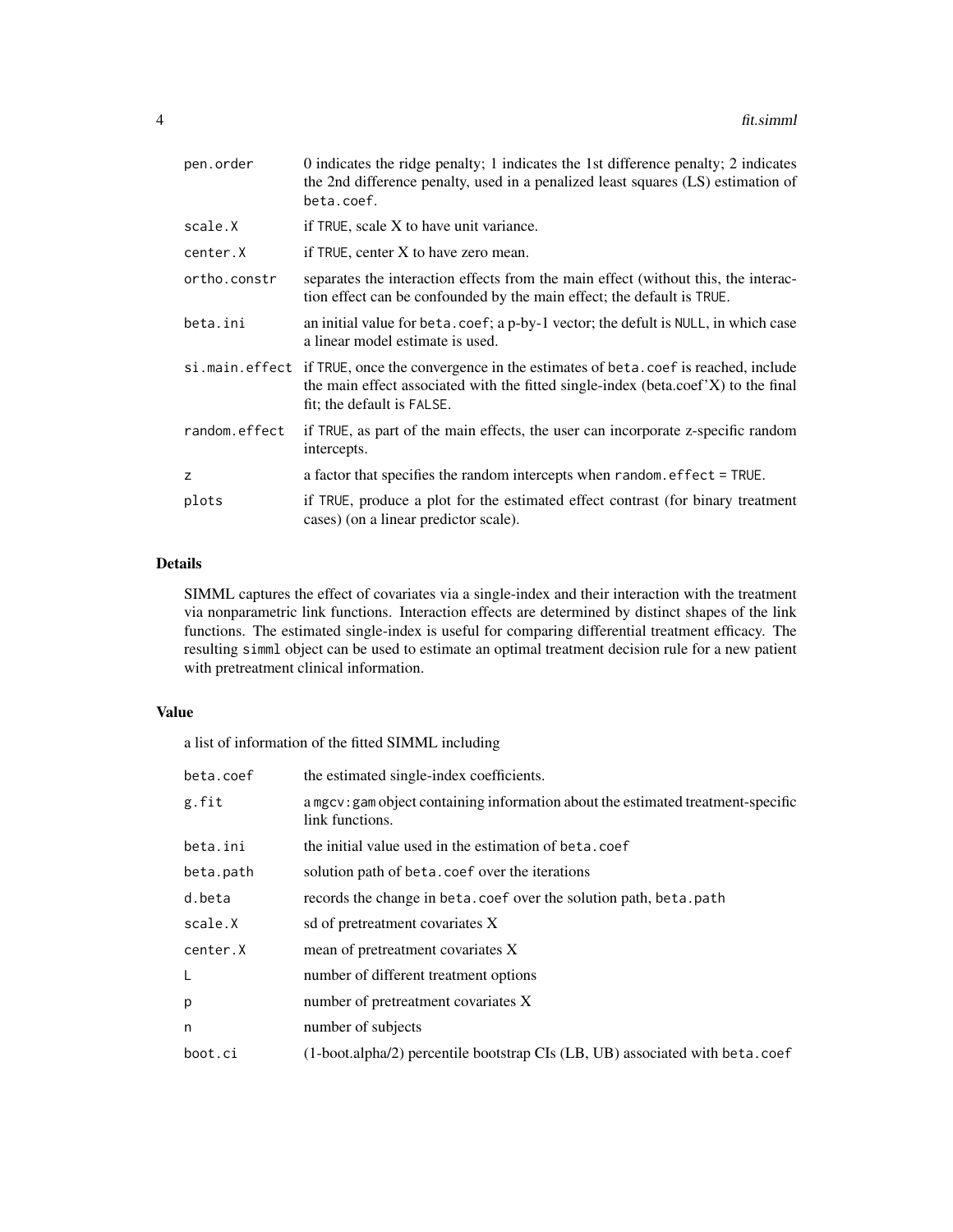#### <span id="page-4-0"></span>generate.data 5

#### Author(s)

Park, Petkova, Tarpey, Ogden

#### See Also

pred.simml, simml

generate.data *A data generation function*

#### Description

generate.data generates an example dataset from a mean model that has a "main" effect component and a treatment-by-covariates interaction effect component (and a random component for noise).

#### Usage

```
generate.data(n = 200, p = 10, family = "gaussian",
  correlationX = 0, sigmaX = 1, sigma = 0.4, s = 2, delta = 1,
 pi.1 = 0.5, true.beta = NULL, true.eta = NULL)
```
#### Arguments

| n            | sample size.                                                                                                                                                                                                                      |
|--------------|-----------------------------------------------------------------------------------------------------------------------------------------------------------------------------------------------------------------------------------|
| p            | dimension of covariates.                                                                                                                                                                                                          |
| family       | specifies the distribution of the outcome y; "gaussian", "binomial", "poisson";<br>the defult is "gaussian"                                                                                                                       |
| correlationX | correlation among the covariates.                                                                                                                                                                                                 |
| sigmaX       | standard deviation of the covariates.                                                                                                                                                                                             |
| sigma        | standard deviation of the random noise term (for gaussian response).                                                                                                                                                              |
| S            | controls the nonliarity of the treatment-specific link functions that define the<br>interaction effect component.                                                                                                                 |
|              | s=1 linear                                                                                                                                                                                                                        |
|              | s=2 nonlinear                                                                                                                                                                                                                     |
| delta        | controls the intensity of the main effect; can take any intermediate value, e.g.,<br>$delta=1.4$ .                                                                                                                                |
|              | delta=1 moderate main effect                                                                                                                                                                                                      |
|              | delta=2 big main effect                                                                                                                                                                                                           |
| pi.1         | probability of being assigned to the treatment 1                                                                                                                                                                                  |
| true.beta    | a p-by-1 vector of the true single-index coefficients (associated with the interac-<br>tion effect component); if NULL, true. beta is set to be $(1, 0.5, 0.25, 0.125, 0, \ldots 0)'$<br>(only the first 4 elements are nonzero). |
| true.eta     | a p-by-1 vector of the true main effect coefficients; if NULL, true eta is set to<br>be $(0, \ldots, 0.125, 0.25, 0.25, 1)'$ (only the last 4 elements are nonzero).                                                              |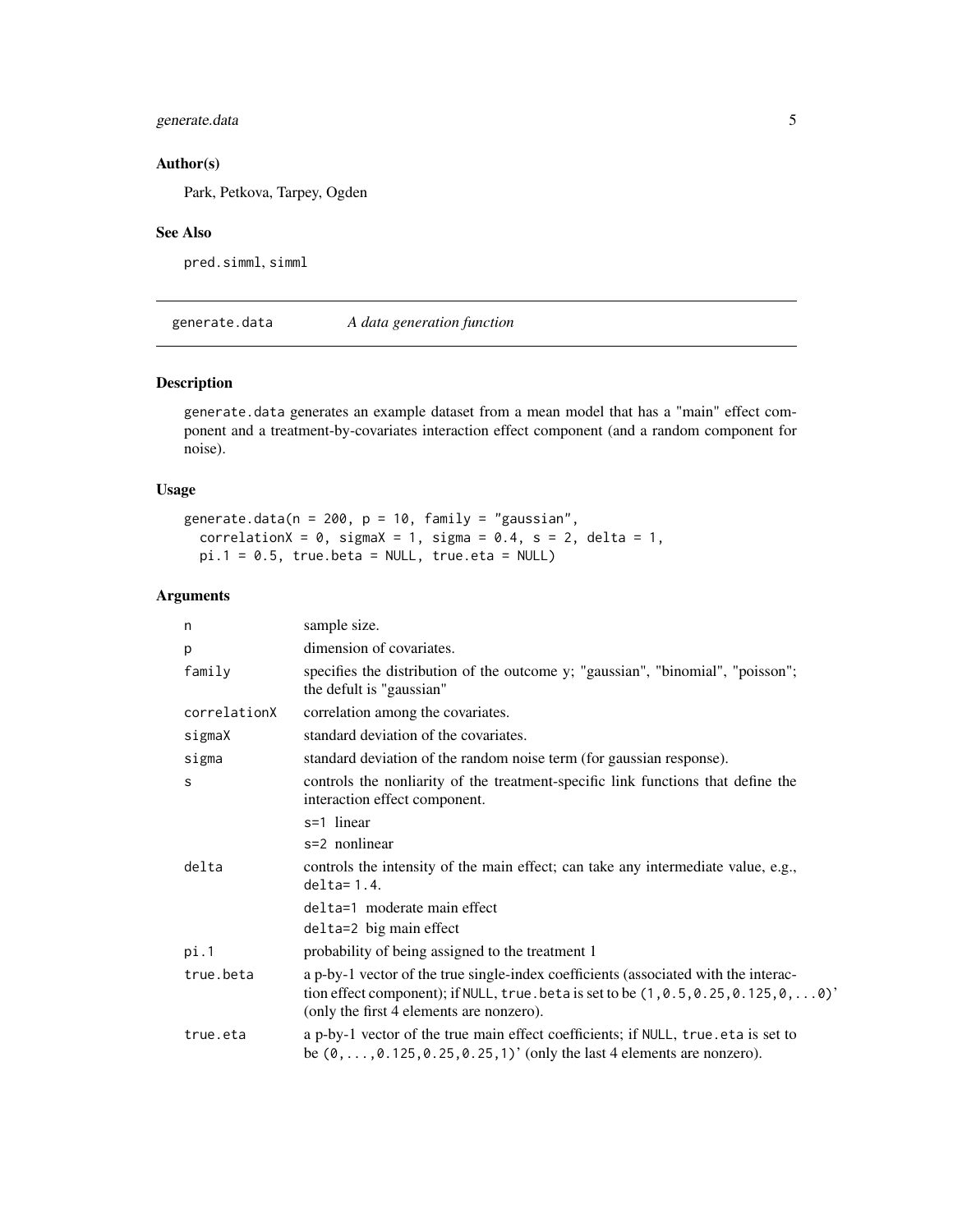#### <span id="page-5-0"></span>Value

| y          | a n-by-1 vector of treatment outcomes.                                                                                     |
|------------|----------------------------------------------------------------------------------------------------------------------------|
| A          | a n-by-1 vector of treatment indicators.                                                                                   |
| X          | a n-by-p matrix of pretreatment covariates.                                                                                |
| <b>SNR</b> | the "signal" (interaction effect) to "nuisance" (main effect) variance ratio (SNR)<br>in the canonical parameter function. |
| true.beta  | the true single-index coefficient vector.                                                                                  |
| true.eta   | the true main effect coefficient vector.                                                                                   |
| optTr      | a n-by-1 vector of treatments, indicating the optimal treatment selections.                                                |
| value.opt  | the "value" implied by the optimal treatment decision rule, optTr.                                                         |
|            |                                                                                                                            |

ordinal.data *A function for ordinal categorical response data generation.*

#### Description

ordinal.data generates ordered category response data (with p covariates and a treatment variable).

#### Usage

```
ordinal.data(n = 400, p = 10, R = 11, delta = 1, s = "nonlinear",
  sigma = 0)
```
#### Arguments

| n     | sample size.                                                                                                                 |
|-------|------------------------------------------------------------------------------------------------------------------------------|
| p     | dimension of covariates.                                                                                                     |
| R     | number of response levels in y                                                                                               |
| delta | magnitude of "main" effect (i.e., "nuisance" effect) of the covariates; a large<br>delta means a larger "nuisance" variance. |
| -S    | type of the treatment-by-covariates interation effect ("linear" or "nonlinear")                                              |
| sigma | noise sd in the latent variable representation                                                                               |

#### Value

| y              | a n-by-1 vector of treatment outcomes.                                                                                     |
|----------------|----------------------------------------------------------------------------------------------------------------------------|
| $\overline{A}$ | a n-by-1 vector of treatment indicators.                                                                                   |
| X              | a n-by-p matrix of pretreatment covariates.                                                                                |
| <b>SNR</b>     | the "signal" (interaction effect) to "nuisance" (main effect) variance ratio (SNR)<br>in the canonical parameter function. |
| true.beta      | the true single-index coefficient vector.                                                                                  |
| delta          | magnitude of "main" effect.                                                                                                |
| -S             | type of the treatment-by-covariates interation effect.                                                                     |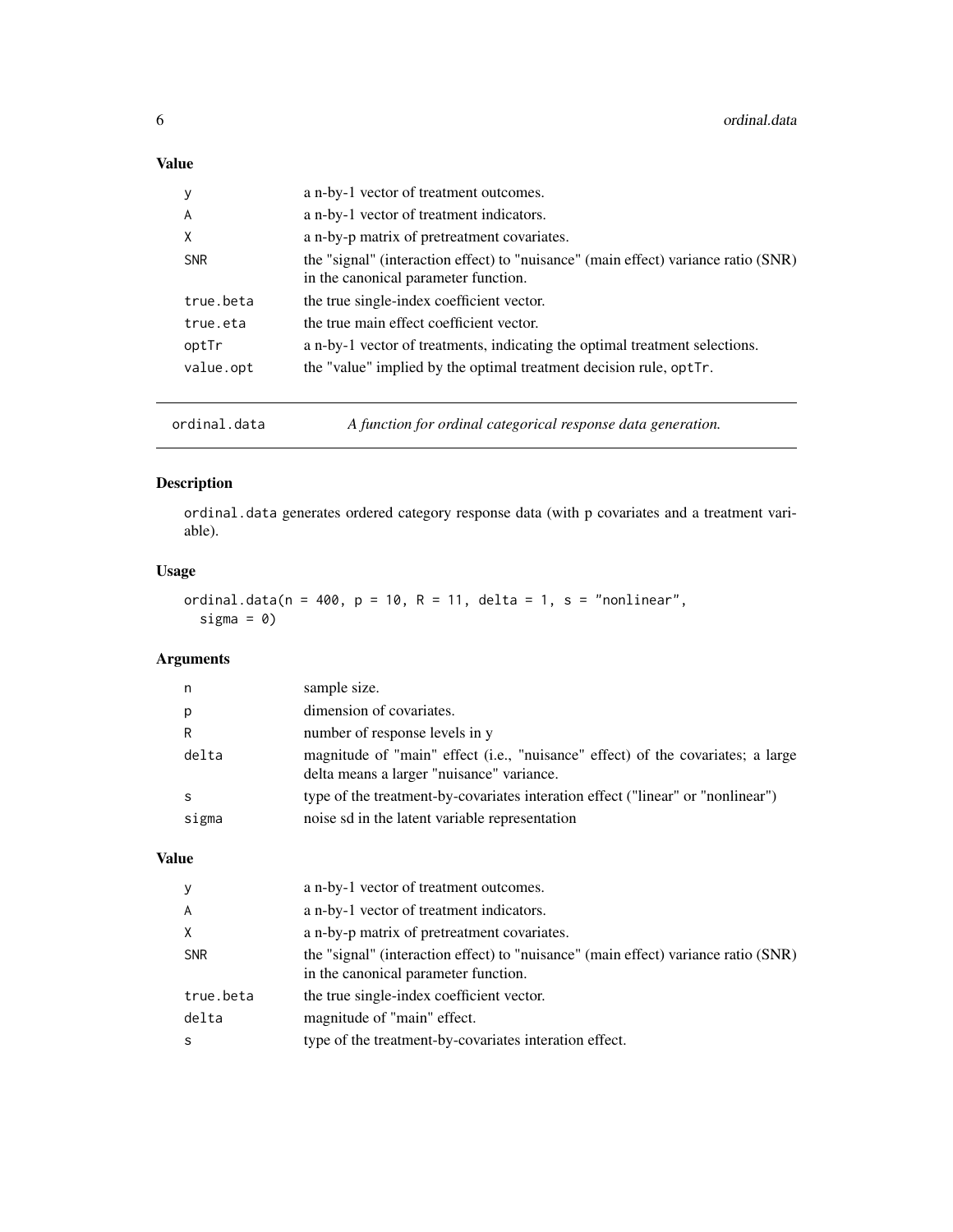<span id="page-6-0"></span>

#### Description

This function makes predictions from an estimated SIMML, given a (new) set of pretreatment covariates. The function returns a set of predicted outcomes for each treatment condition and a set of recommended treatment assignments (assuming a larger value of the outcome is better).

#### Usage

```
pred.simml(simml.obj, newX = NULL, newA = NULL, newXm = NULL,
  single.index = NULL, type = "link", maximize = TRUE)
```
#### Arguments

| simml.obj    | a simml object                                                                                                                                                        |
|--------------|-----------------------------------------------------------------------------------------------------------------------------------------------------------------------|
| newX         | a $(n-by-p)$ matrix of new values for the covariates X at which predictions are to<br>be made.                                                                        |
| newA         | a (n-by-L) matrix of new values for the treatment A at which predictions are to<br>be made.                                                                           |
| newXm        | a (n-by-q) matrix of new values for the covariates associated with the fitted main<br>effect Xm at which predictions are to be made.                                  |
| single.index | a length n vector specifying new values for the single-index at which predictions<br>are to be made; the default is NULL.                                             |
| type         | the type of prediction required; the default "response" is on the scale of the<br>response variable; the alternative "link" is on the scale of the linear predictors. |
| maximize     | the default is TRUE, assuming a larger value of the outcome is better; if FALSE, a<br>smaller value is assumed to be prefered.                                        |

#### Value

| pred.new | a (n-by-L) matrix of predicted values; each column represents a treatment op-<br>tion. |
|----------|----------------------------------------------------------------------------------------|
| trt.rule | a (n-by-1) vector of suggested treatment assignments                                   |

#### Author(s)

Park, Petkova, Tarpey, Ogden

#### See Also

simml,fit.simml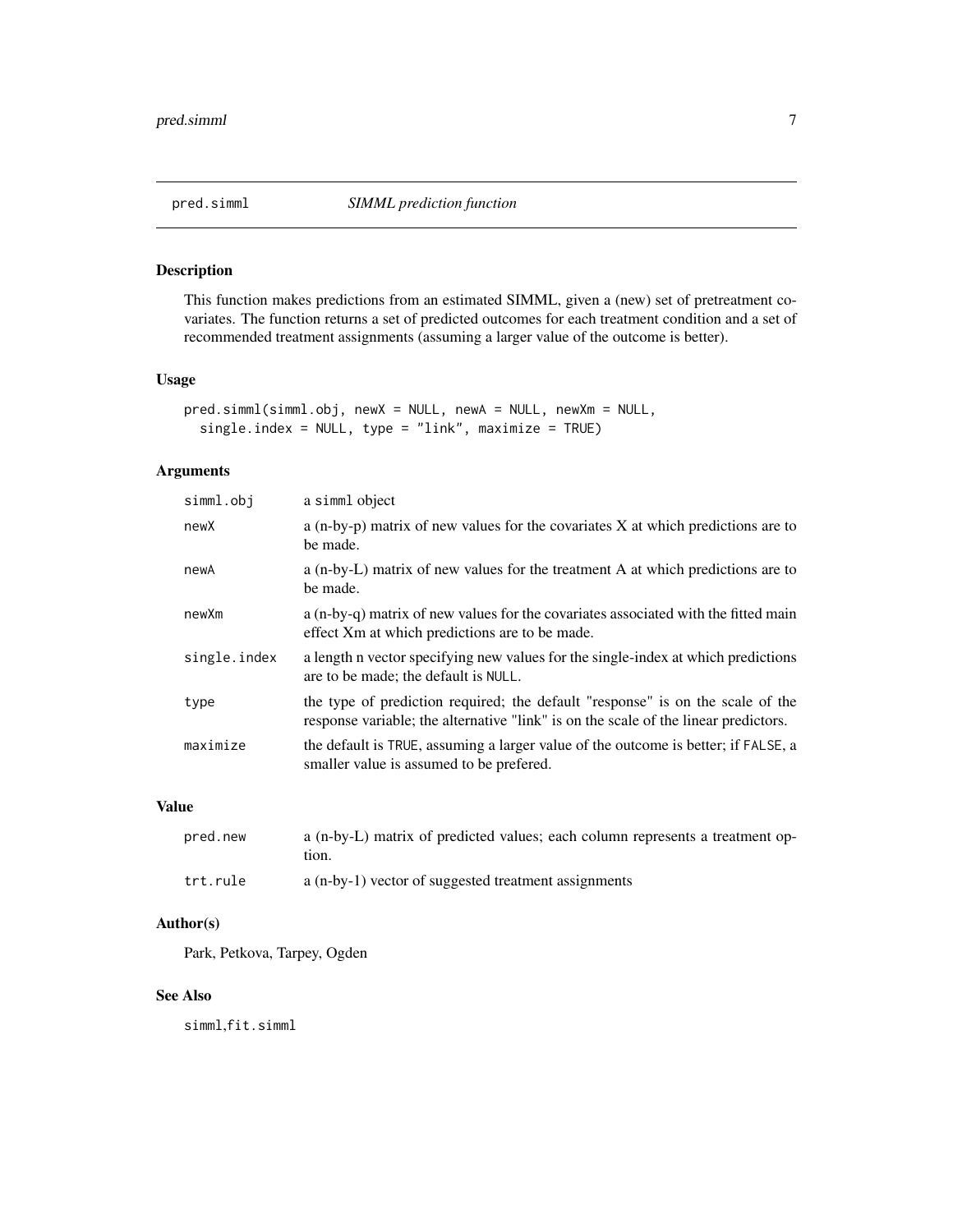#### <span id="page-7-0"></span>Description

simml is the wrapper function for Single-index models with multiple-links (SIMML). The function estimates a linear combination (a single-index) of covariates X, and models the treatment-specific outcome y, via treatment-specific nonparametrically-defined link functions.

#### Usage

```
siml(y, A, X, Xm = NULL, aug = NULL, family = "gaussian",R = NULL, bs = "cr", k = 8, sp = NULL, linear.link = FALSE,
 method = "GCV.Cp", gamma = 1, rho = 0, beta.ini = NULL,
  ind.to.be.positive = NULL, scale.si.01 = FALSE, max.iter = 20,
 eps.iter = 0.01, trace.iter = TRUE, lambda = 0, pen.order = 0,
  scale.X = TRUE, center.X = TRUE, ortho. constr = TRUE,si.main.effect = FALSE, random.effect = FALSE, z = NULL,
 plots = FALSE, bootstrap = FALSE, nboot = 200, boot.conf = 0.95,
  seed = 1357)
```
#### Arguments

| У      | a n-by-1 vector of treatment outcomes; y is a member of the exponential family;<br>any distribution supported by mgcv:: gam; y can also be an ordinal categorial<br>response with R categories taking a value from 1 to R. |
|--------|----------------------------------------------------------------------------------------------------------------------------------------------------------------------------------------------------------------------------|
| A      | a n-by-1 vector of treatment variable; each element is assumed to take a value in<br>a finite discrete space.                                                                                                              |
| χ      | a n-by-p matrix of baseline covarates.                                                                                                                                                                                     |
| Xm     | a n-by-q design matrix associated with an X main effect model; the defult is<br>NULL and it is taken as a vector of zeros                                                                                                  |
| aug    | a n-by-1 additional augmentation vector associated with the X main effect; the<br>default is NULL and it is taken as a vector of zeros                                                                                     |
| family | specifies the distribution of y; e.g., "gaussian", "binomial", "poisson"; can be any<br>family supported by mgcv:: gam; can also be "ordinal", for an ordinal categorical<br>response y.                                   |
| R      | the number of response categories for the case of family = "ordinal".                                                                                                                                                      |
| bs     | basis type for the treatment (A) and single-index joint effect; the defult is "ps"<br>(p-splines); any basis supported by mgcv::gam can be used, e.g., "cr" (cubic<br>regression splines); see mgcv:: s for detail.        |
| k      | basis dimension for the spline-type-represented treatment-specific link func-<br>tions.                                                                                                                                    |
| sp     | smoothing paramter for the treatment-specific link functions; if NULL, then esti-<br>mated from the data.                                                                                                                  |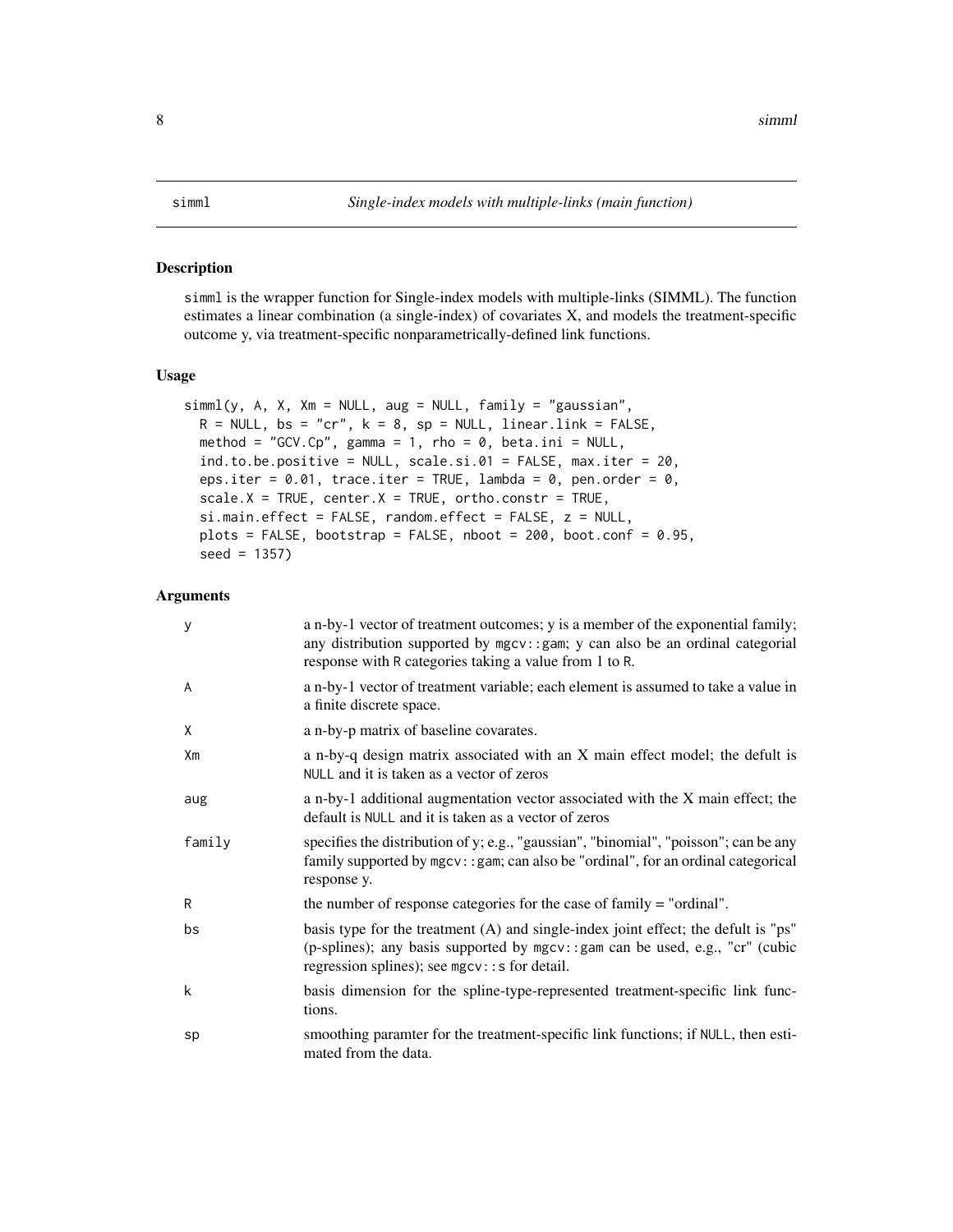#### simml 9

| linear.link        | if TRUE, the link function is restricted to be linear.                                                                                                                                                                                                                                                                         |
|--------------------|--------------------------------------------------------------------------------------------------------------------------------------------------------------------------------------------------------------------------------------------------------------------------------------------------------------------------------|
| method             | the smoothing parameter estimation method; "GCV.Cp" to use GCV for un-<br>known scale parameter and Mallows' Cp/UBRE/AIC for known scale; any method<br>supported by mgcv: : gam can be used.                                                                                                                                  |
| gamma              | increase this beyond 1 to produce smoother models. gamma multiplies the effec-<br>tive degrees of freedom in the GCV or UBRE/AIC (see mgcv::gam for detail);<br>the default is 1.                                                                                                                                              |
| rho                | a tuning parameter associated with the additional augmentation vector aug; the<br>default is 0.                                                                                                                                                                                                                                |
| beta.ini           | an initial value for beta.coef; a p-by-1 vector; the defult is NULL, in which case<br>a linear model estimate is used.                                                                                                                                                                                                         |
| ind.to.be.positive |                                                                                                                                                                                                                                                                                                                                |
|                    | for identifiability of the solution beta.coef, the user can restrict the jth (e.g.,<br>j=1) component of beta. coef to be positive; by default, we match the "overall"<br>sign of beta.coef with that of the linear estimate (i.e., the initial estimate), by<br>restricting the inner product between the two to be positive. |
| scale.si.01        | if TRUE, re-scale the index coefficients to restrict the index to the interval $[0,1]$ ;<br>in such a case, an intercept term is induced.                                                                                                                                                                                      |
| max.iter           | an integer specifying the maximum number of iterations for beta.coef update.                                                                                                                                                                                                                                                   |
| eps.iter           | a value specifying the convergence criterion of algorithm.                                                                                                                                                                                                                                                                     |
| trace.iter         | if TRUE, trace the estimation process and print the differences in beta.coef.                                                                                                                                                                                                                                                  |
| lambda             | a regularization parameter associated with the penalized LS for beta.coef up-<br>date; the default is 0, and the index coefficients are not penalized.                                                                                                                                                                         |
| pen.order          | 0 indicates the ridge penalty; 1 indicates the 1st difference penalty; 2 indicates<br>the 2nd difference penalty, used in a penalized least squares (LS) estimation of<br>beta.coef.                                                                                                                                           |
| scale.X            | if TRUE, scale X to have unit variance.                                                                                                                                                                                                                                                                                        |
| center.X           | if TRUE, center X to have zero mean.                                                                                                                                                                                                                                                                                           |
| ortho.constr       | separates the interaction effects from the main effect (without this, the interac-<br>tion effect can be confounded by the main effect; the default is TRUE.                                                                                                                                                                   |
|                    | si.main.effect if TRUE, once the convergence in the estimates of beta.coef is reached, include<br>the main effect associated with the fitted single-index (beta.coef'X) to the final<br>fit; the default is FALSE.                                                                                                             |
| random.effect      | if TRUE, as part of the main effects, the user can incorporate z-specific random<br>intercepts.                                                                                                                                                                                                                                |
| z                  | a factor that specifies the random intercepts when random. effect = TRUE.                                                                                                                                                                                                                                                      |
| plots              | if TRUE, produce a plot for the estimated effect contrast (for binary treatment<br>cases) (on a linear predictor scale).                                                                                                                                                                                                       |
| bootstrap          | if TRUE, compute bootstrap confidence intervals for the single-index coefficients,<br>beta.coef; the default is FALSE.                                                                                                                                                                                                         |
| nboot              | when bootstrap=TRUE, a value specifying the number of bootstrap replications.                                                                                                                                                                                                                                                  |
| boot.conf          | a value specifying the confidence level of the bootstrap confidence intervals; the<br>defult is boot. $\text{conf} = \emptyset$ . 95.                                                                                                                                                                                          |
| seed               | when bootstrap=TRUE, randomization seed used in bootstrap resampling.                                                                                                                                                                                                                                                          |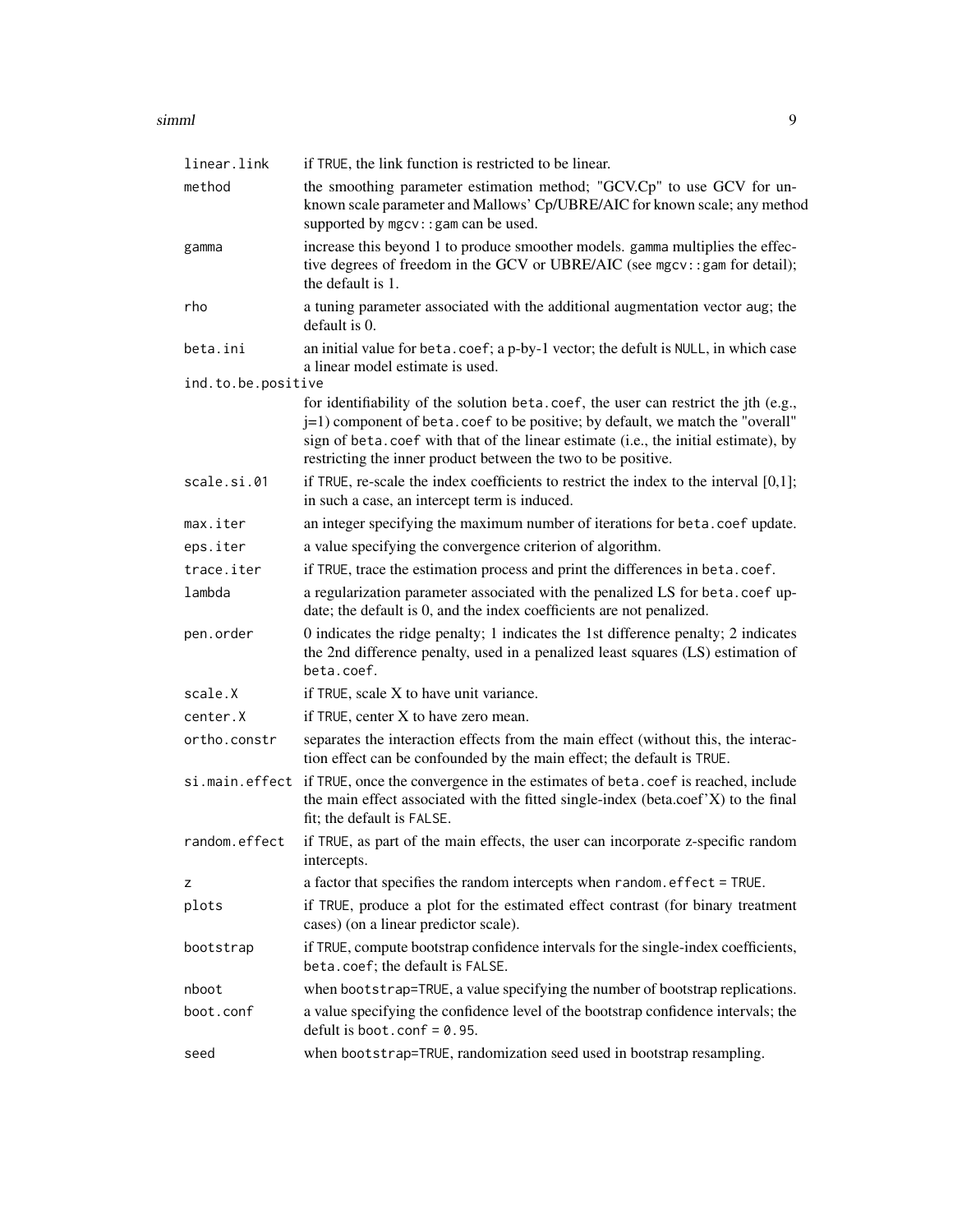#### Details

SIMML captures the effect of covariates via a single-index and their interaction with the treatment via nonparametric link functions. Interaction effects are determined by distinct shapes of the link functions. The estimated single-index is useful for comparing differential treatment efficacy. The resulting simml object can be used to estimate an optimal treatment decision rule for a new patient with pretreatment clinical information.

#### Value

a list of information of the fitted SIMML including

| beta.coef | the estimated single-index coefficients.                                                            |
|-----------|-----------------------------------------------------------------------------------------------------|
| g.fit     | a mgcv: gam object containing information about the estimated treatment-specific<br>link functions. |
| beta.ini  | the initial value used in the estimation of beta.coef                                               |
| beta.path | solution path of beta. coef over the iterations                                                     |
| d.beta    | records the change in beta.coef over the solution path, beta.path                                   |
| scale.X   | sd of pretreatment covariates X                                                                     |
| center.X  | mean of pretreatment covariates X                                                                   |
| L         | number of different treatment options                                                               |
| p         | number of pretreatment covariates X                                                                 |
| n         | number of subjects                                                                                  |
| boot.ci   | $(1-boot. alpha/2)$ percentile bootstrap CIs $(LB, UB)$ associated with beta.coef                   |
|           |                                                                                                     |

#### Author(s)

Park, Petkova, Tarpey, Ogden

#### See Also

pred.simml, fit.simml

#### Examples

```
family <- "gaussian" #"poisson"
delta = 1 # moderate main effect
s=2 # if s=2 (s=1), a nonlinear (linear) contrast function
n=500 # number of subjects
p=10 # number of pretreatment covariates
# generate training data
data \leq generate.data(n= n, p=p, delta = delta, s= s, family = family)
data$SNR # the ratio of interactions("signal") vs. main effects("noise")
A <- data$A
y <- data$y
```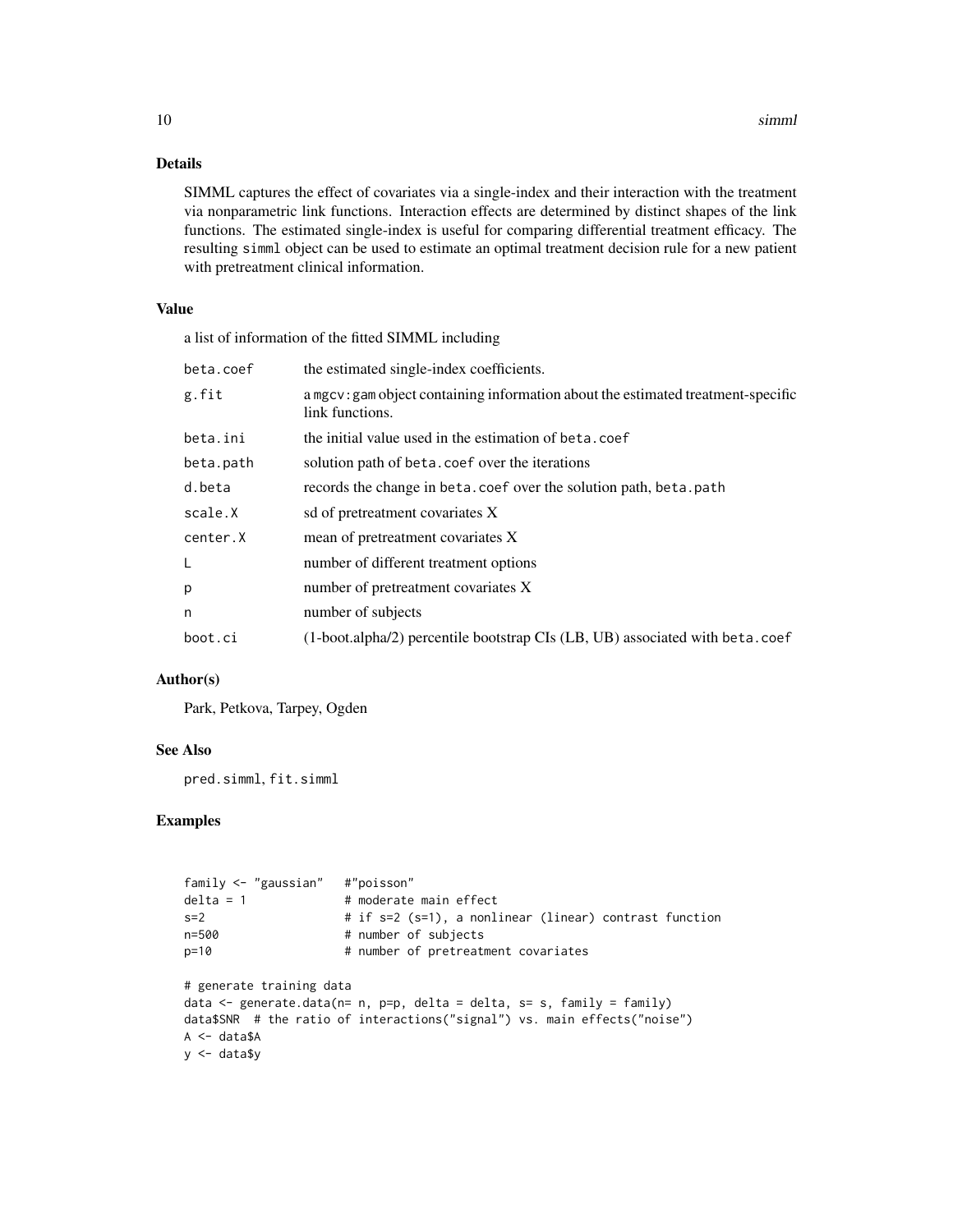#### simml and the state of the state of the state of the state of the state of the state of the state of the state of the state of the state of the state of the state of the state of the state of the state of the state of the

```
X \leftarrow data $X# generate testing data
data.test \leq generate.data(n=10^5, p=p, delta = delta, s= s, family = family)
A.test <- data.test$A
y.test <- data.test$y
X.test <- data.test$X
data.test$value.opt # the optimal "value"
# fit SIMML
#1) SIMML without X main effect
siml.obj1 \leq simml(y, A, X, family = family)#2) SIMML with X main effect (estimation efficiency for the g term of SIMML can be improved)
simml.obj2 <- simml(y, A, X, Xm = X, family = family)
# apply the estimated SIMML to the testing set and obtain treatment assignment rules.
simml.trt.rule1 <- pred.simml(simml.obj1, newX= X.test)$trt.rule
# "value" estimation (estimated by IPWE)
simml.value1 <- mean(y.test[simml.trt.rule1 == A.test])
simml.value1
simml.trt.rule2 <- pred.simml(simml.obj2, newX= X.test)$trt.rule
simml.value2 <- mean(y.test[simml.trt.rule2 == A.test])
simml.value2
# compare these to the optimal "value"
data.test$value.opt
# fit MC (modified covariates) model of Tien et al 2014
n.A <- summary(as.factor(A)); pi.A <- n.A/sum(n.A)
mc <- (as.numeric(A) + pi.A[1] -2) *cbind(1, X) # 0.5*(-1)^*as.numeric(A) *cbind(1, X)
mc.coef \leftarrow coef(glm(y \sim mc, family = family))mc.trt.rule <- (cbind(1, X.test) %*% mc.coef[-1] > 0) +1
# "value" estimation (estimated by IPWE)
mc.value <- mean(y.test[mc.trt.rule == A.test])
mc.value
# visualization of the estimated link functions of SIMML
simml.obj1$beta.coef # estimated single-index coefficients
g.fit <- simml.obj1$g.fit # estimated trt-specific link functions; "g.fit" is a mgcv::gam object.
#plot(g.fit)
# can improve visualization by using the package "mgcViz"
#install.packages("mgcViz")
# mgcViz depends on "rgl". "rgl" depends on XQuartz, which you can download from xquartz.org
#library(mgcViz)
```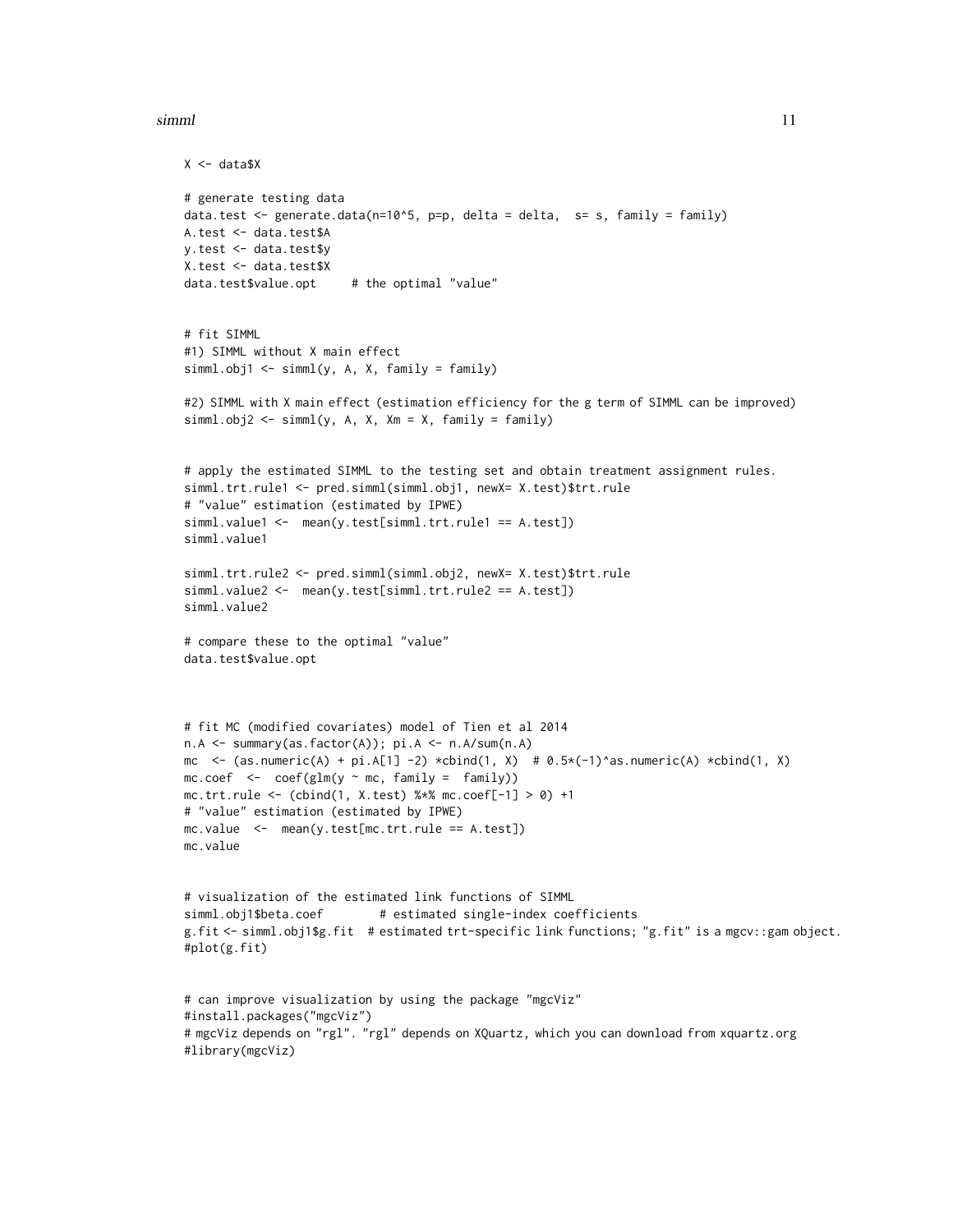```
# transform the "mgcv::gam" object to a "mgcViz" object (to improve visualization)
g.fit <- getViz(g.fit)
plot1 \le plot( sm(g.fit,1) ) # for treatment group 1
plot1 + l_fitLine(colour = "red") + l_fug(mapping = aes(x=x, y=y), alpha = 0.8) +
 l<sub>ciline</sub>(mul = 5, colour = "blue", linetype = 2) +
 l\_points(shape = 19, size = 1, alpha = 0.1) +xlab(expression(paste("z = ", alpha*minute, "x"))) + ylab("y") +
 ggtitle("Treatment group 1 (Trt =1)") + theme_classic()
plot2 < -plot( sm(g.fit, 2)) # for treatment group 2
plot2 + l_fitLine(colour = "red") + l_rug(mapping = aes(x=x, y=y), alpha = 0.8) +
 l<sub>ciline</sub>(mul = 5, colour = "blue", linetype = 2) +
 l\_points(shape = 19, size = 1, alpha = 0.1) +xlab(expression(paste("z = ", alpha*minute, "x"))) +ylab("y") +
 ggtitle("Treatment group 2 (Trt =2)") + theme_classic()
trans = function(x) x + g. fit$coefficients[2]
plotDiff(s1 = \text{sm}(g, fit, 2), s2 = \text{sm}(g, fit, 1), trans=trans) + l_cipoly() +
 l_fitLine() + geom_hline(yintercept = 0, linetype = 2) +
 xlab(expression(paste("z = ", alpha*minute, "x")) ) +ylab("(Treatment 2 effect) - (Treatment 1 effect)") +
 ggtitle("Contrast between two treatment effects") +
 theme_classic()
# yet another way of visualization, using ggplot2
#library(ggplot2)
dat <- data.frame(y= simml.obj1$g.fit$model$y,
                   x= simml.obj1$g.fit$model$single.index,
                   Treatment= simml.obj1$g.fit$model$A)
g.plot<- ggplot(dat, aes(x=x,y=y,color=Treatment,shape=Treatment,linetype=Treatment))+
  geom_point(aes(color=Treatment, shape=Treatment), size=1, fill="white") +
   scale_colour_brewer(palette="Set1", direction=-1) +
   xlab(expression(paste(beta*minute,"x"))) + ylab("y")
g.plot + geom_smooth(method=gam, formula= y \sim s(x, bs = \text{sim}1.obj1$bs, k=simml.obj1$k),
                     se=TRUE, fullrange=TRUE, alpha = 0.35)
# can obtain bootstrap CIs for beta.coef.
```

```
simml.obj <- simml(y,A,X,Xm=X, family=family,bootstrap=TRUE,nboot=15) #nboot=500.
simml.obj$beta.coef
round(simml.obj$boot.ci,3)
```
# compare the estimates to the true beta.coef. data\$true.beta

```
# an application to data with ordinal categorical response
dat \le ordinal.data(n=500, p=5, R = 11, # 11 response levels
```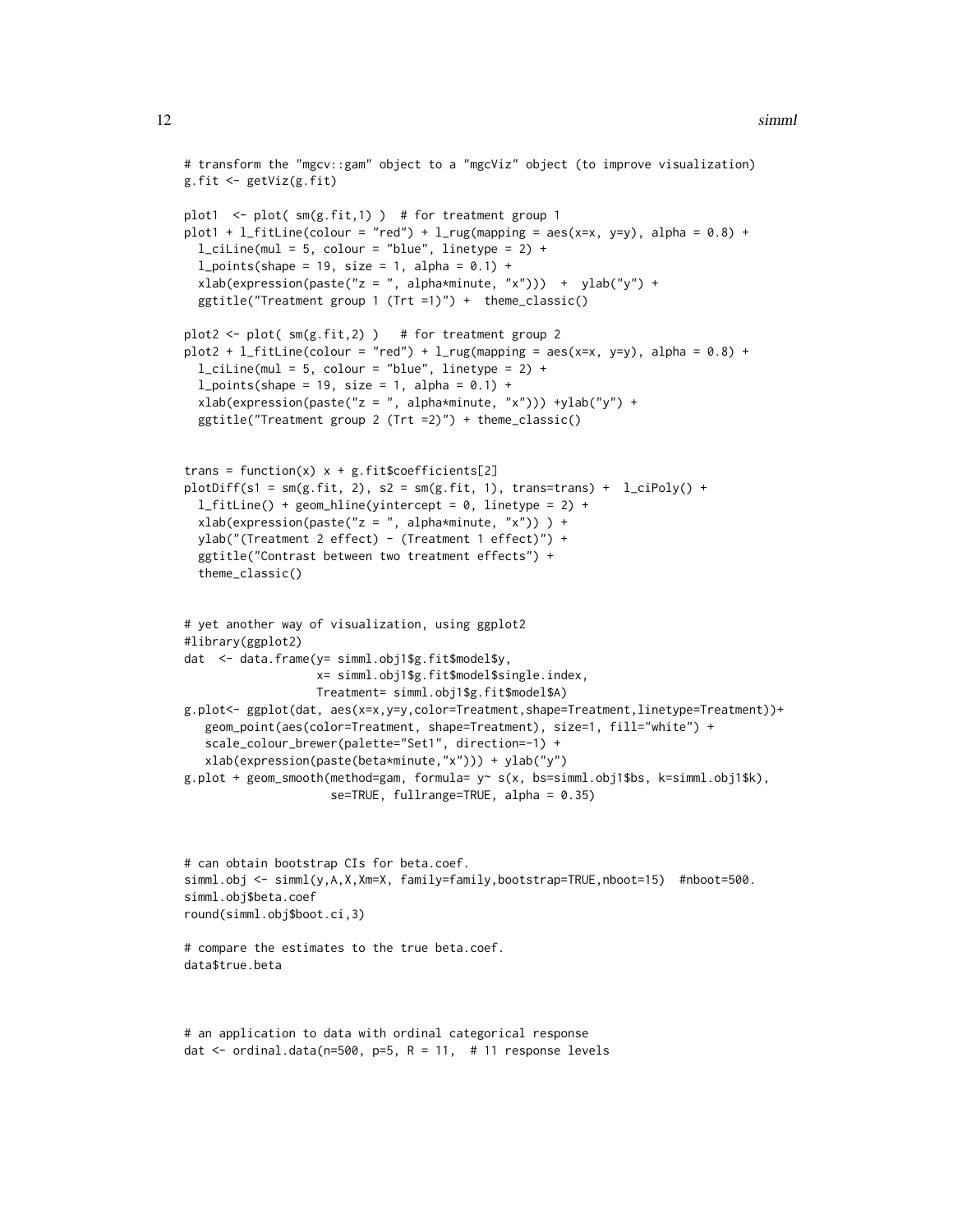simml and the contract of the contract of the contract of the contract of the contract of the contract of the contract of the contract of the contract of the contract of the contract of the contract of the contract of the

```
s = "nonlinear", # nonlinear interestionsdelta = 1)
dat$SNR
y <- dat$y # ordinal response
X <- dat$X # X matrix
A <- dat$A # treatment
dat$true.beta # the "true" single-index coefficient
# 1) fit a cumulative logit simml, with a flexible link function
res <- simml(y,A,X, family="ordinal", R=11)
res$beta.coef # single-index coefficients.
res$g.fit$family$getTheta(TRUE) # the estimated R-1 threshold values.
# 2) fit a cumulative logit simml, with a linear link function
res2 <- simml(y,A,X, family="ordinal", R=11, linear.link = TRUE)
res2$beta.coef # single-index coefficients.
family = mgcv::ocat(R=11) # ocat: ordered categorical response family, with R categories.
# the treatment A's effect.
tmp \leq mgcv::gam(y \sim A, family =family)exp(coef(tmp)[2]) #odds ratio (OR) comparing treatment A=2 vs. A=1.
ind2 <- pred.simml(res)$trt.rule ==2 # subgroup recommended with A=2 under SIMML ITR
tmp2 < -mgcv::gam(y[ind2] ~ \sim A[ind2], family = family)exp(coef(tmp2)[2]) #OR comparing treatment A=2 vs. A=1, for subgroup recommended with A=2
ind1 <- pred.simml(res)$trt.rule ==1 # subgroup recommended with A=1 under SIMML ITR
tmp1 < - mgcv::gam(y[ind1] \sim A[ind1], family = family)
exp(coef(tmp1)[2]) #OR comparing treatment A=2 vs. A=1, for subgroup recommended with A=2
```